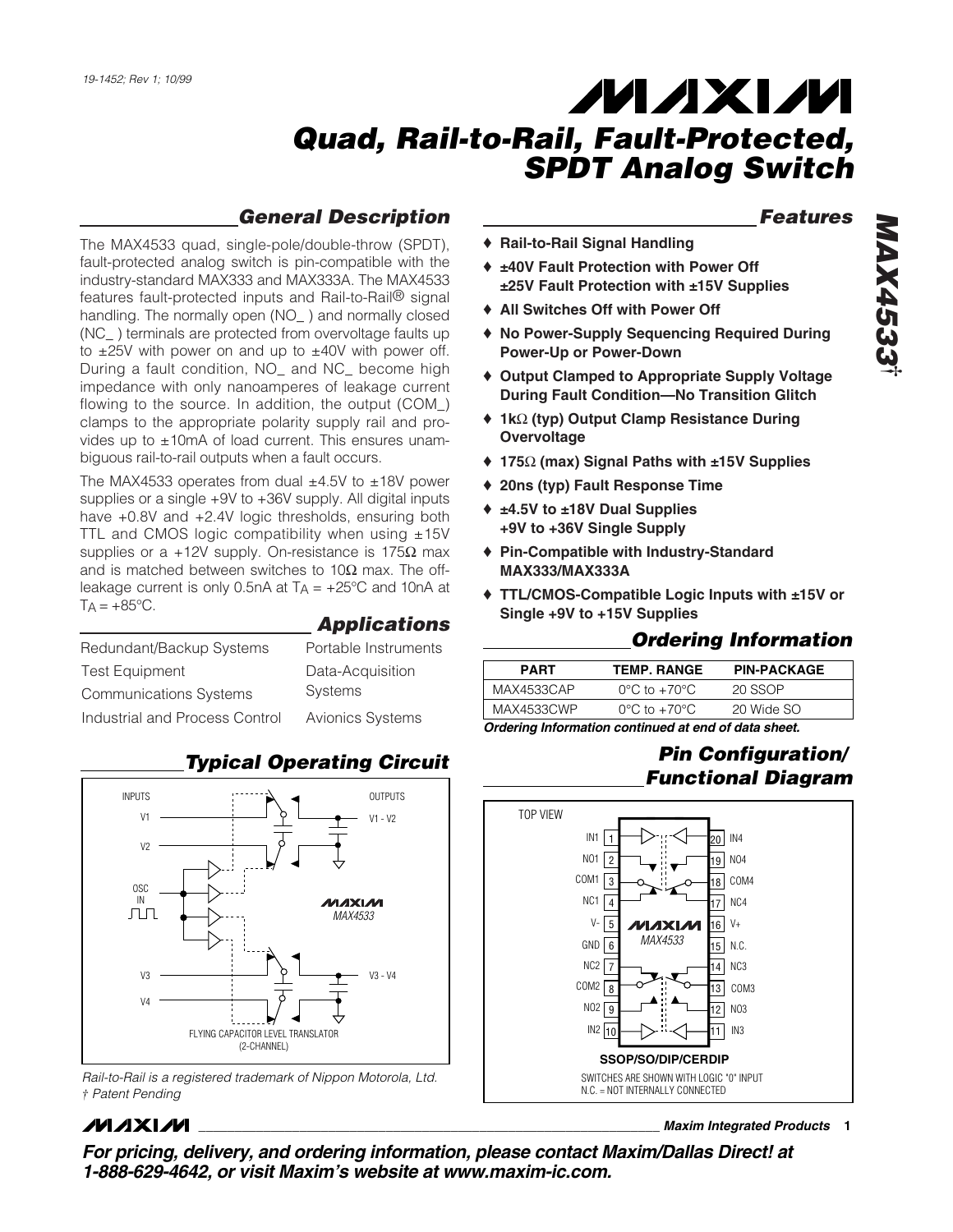### **ABSOLUTE MAXIMUM RATINGS**

Voltages Referenced to GND

| NC, NO Overvoltage with Switch Power On              |  |
|------------------------------------------------------|--|
|                                                      |  |
| NC, NO Overvoltage with Switch Power Off-40V to +40V |  |
|                                                      |  |
| Peak Current into Any Terminal                       |  |
|                                                      |  |

Continuous Power Dissipation  $(T_A = +70^{\circ}C)$ 

20-Pin SSOP (derate 10.53mW/°C above +70°C) ........842mW 20-Pin Wide SO (derate 10.00mW/°C above +70°C) .. 800mW 20-Pin Plastic DIP (derate 11.11mW/°C above +70°C) 889mW 20-Pin CERDIP (derate 11.11mW/°C above +70°C).....889mW Operating Temperature Ranges

**MAXIM** 

**Note 1:** COM\_ and IN\_ pins are not fault protected. Signals on COM\_ or IN\_ exceeding V+ or V- are clamped by internal diodes. Limit forward diode current to maximum current rating.

**Note 2:** NC\_ and NO\_ pins are fault protected. Signals on NC\_ or NO\_ exceeding -25V to +25V may damage the device. These limits apply with power applied to  $V_+$  or  $V_-$ . The limit is  $\pm 40V$  with  $V_+ = V_- = 0$ .

*Stresses beyond those listed under "Absolute Maximum Ratings" may cause permanent damage to the device. These are stress ratings only, and functional operation of the device at these or any other conditions beyond those indicated in the operational sections of the specifications is not implied. Exposure to absolute maximum rating conditions for extended periods may affect device reliability.*

### **ELECTRICAL CHARACTERISTICS—Dual Supplies**

(V+ = +15V, V- = -15V, TA = T<sub>MIN</sub> to T<sub>MAX</sub>, unless otherwise noted. Typical values are at T<sub>A</sub> = +25°C.) (Note 3)

| <b>PARAMETER</b>                                     | <b>SYMBOL</b>                     | <b>CONDITIONS</b>                                                                   | Tд              | <b>MIN</b> | <b>TYP</b> | <b>MAX</b> | <b>UNITS</b> |
|------------------------------------------------------|-----------------------------------|-------------------------------------------------------------------------------------|-----------------|------------|------------|------------|--------------|
| <b>ANALOG SWITCH</b>                                 |                                   |                                                                                     |                 |            |            |            |              |
| Fault-Free Analog Signal Range<br>(Note 2)           | V <sub>NO</sub> , V <sub>NC</sub> | $V_+ = +15V$ . $V_- = -15V$ .<br>$VNO$ or $VNC = \pm 15V$                           | C, E, M         | $V -$      |            | $V +$      | $\vee$       |
| COM_ to NO_ or COM_ to NC_                           |                                   | $V_{NO-}$ or $V_{NCL} = \pm 10V$ ,                                                  | $+25^{\circ}$ C |            | 125        | 175        |              |
| On-Resistance                                        | R <sub>ON</sub>                   | $ICOM = 1mA$                                                                        | C, E            |            |            | 200        | $\Omega$     |
|                                                      |                                   |                                                                                     | M               |            |            | 250        |              |
| COM to NO or COM to NC                               |                                   | $V_{\text{NO}}$ or $V_{\text{NC}} = \pm 10V$ .                                      | $+25^{\circ}$ C |            |            | 6          |              |
| On-Resistance Match Between                          | $\Delta$ R <sub>ON</sub>          | $ICOM = 1mA$                                                                        | C, E            |            |            | 10         | $\Omega$     |
| Channels (Note 4)                                    |                                   |                                                                                     | M               |            |            | 15         |              |
| On-Resistance Flatness                               |                                   | $V_{COM}$ = +5V, 0, -5V,<br>$ICOM = 1mA$                                            | $+25^{\circ}$ C |            | 4          |            | $\Omega$     |
|                                                      |                                   |                                                                                     | $+25^{\circ}$ C | $-0.5$     | 0.02       | 0.5        |              |
| NO_ or NC_Off-Leakage<br>Current (Note 5)            | INO (OFF).<br>INC (OFF)           | $V_{NO-}$ or $V_{NC-} = \pm 14V$ ,<br>$V_{COM}$ = $\mp 14V$                         | C, E            | $-10$      |            | 10         | nA           |
|                                                      |                                   |                                                                                     | M               | $-200$     |            | 200        |              |
|                                                      |                                   |                                                                                     | $+25^{\circ}$ C | $-0.5$     | 0.01       | 0.5        |              |
| COM_On-Leakage Current<br>(Note 5)                   | ICOM_(ON)                         | $V_{COM} = \pm 14V$ ,<br>V <sub>NO</sub> or V <sub>NC</sub> = $\pm$ 14V or floating | C, E            | $-20$      |            | 20         | nA           |
|                                                      |                                   |                                                                                     | M               | $-400$     |            | 400        |              |
| <b>FAULT</b>                                         |                                   |                                                                                     |                 |            |            |            |              |
| Fault-Protected Analog Signal                        | $V_{NO_-}$ , $V_{NC_-}$           | Applies with power on                                                               | $+25^{\circ}$ C | $-25$      |            | $+25$      | $\vee$       |
| Range (Note 2)                                       |                                   | Applies with power off                                                              | $+25^{\circ}$ C | $-40$      |            | $+40$      |              |
|                                                      |                                   |                                                                                     | $+25^{\circ}$ C | $-10$      |            | 10         | nA           |
| COM_Output Leakage Current,<br>Supplies On           | ICOM                              | V <sub>NO</sub> or V <sub>NC</sub> = $\pm$ 25V,<br>no connection to "ON" channel    | C, E            | $-200$     |            | 200        |              |
|                                                      |                                   |                                                                                     | M               | $-10$      |            | 10         | μA           |
|                                                      |                                   |                                                                                     | $+25^{\circ}$ C | $-20$      |            | 20         | nA           |
| NO_ or NC_ Off Input Leakage<br>Current, Supplies On | $Ino-, Inc-$                      | $V_{NO-}$ or $V_{NCL} = \pm 25V$ ,<br>$V_{COM-} = 10V$                              | C, E            | $-200$     |            | 200        |              |
|                                                      |                                   |                                                                                     | M               | $-10$      |            | 10         | μA           |

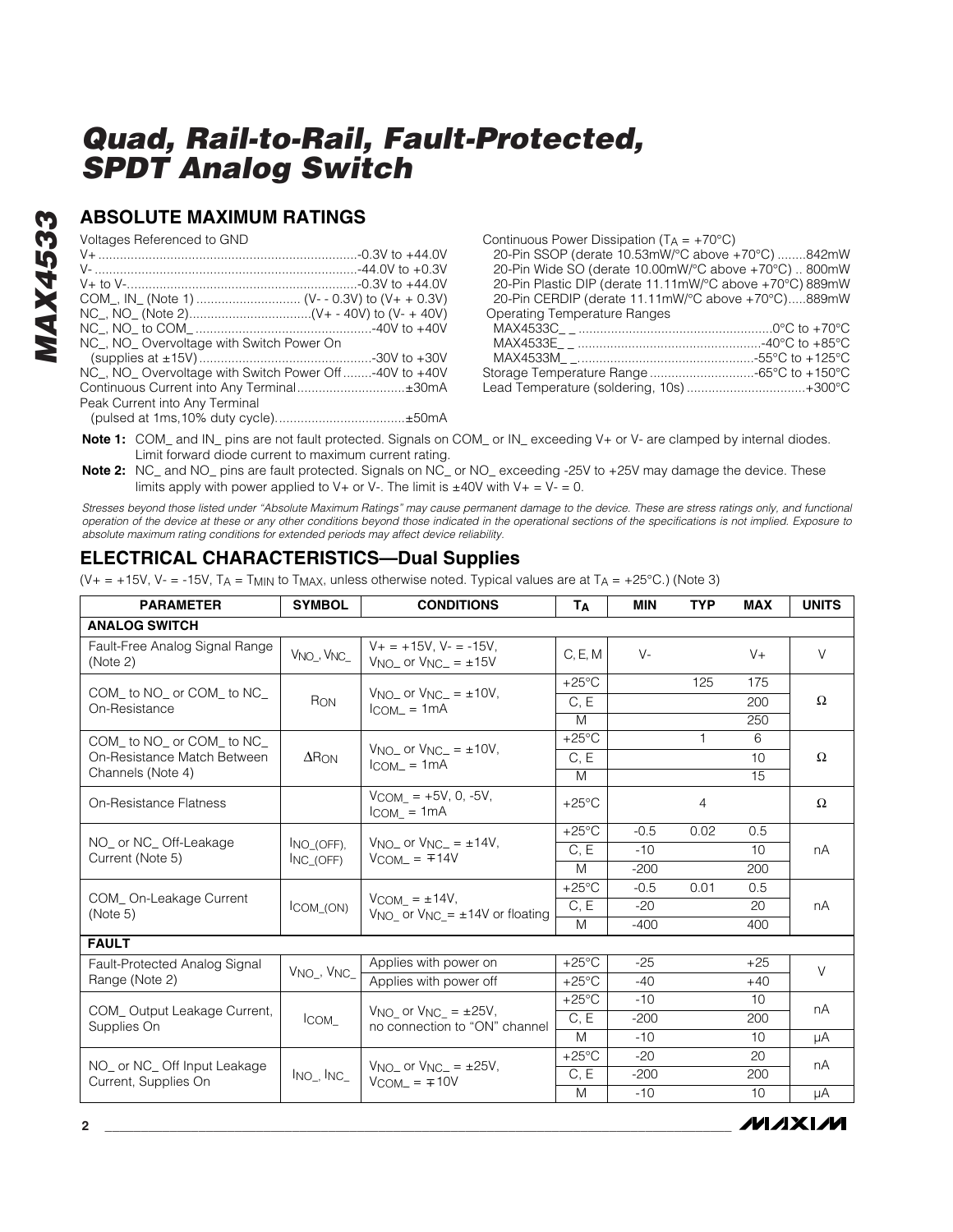## **ELECTRICAL CHARACTERISTICS—Dual Supplies (continued)**

(V+ = +15V, V- = -15V, TA = T<sub>MIN</sub> to T<sub>MAX</sub>, unless otherwise noted. Typical values are at T<sub>A</sub> = +25°C.) (Note 3)

| <b>PARAMETER</b>                                   | <b>SYMBOL</b>                         | <b>CONDITIONS</b>                                                                    | <b>Т</b> д                 | <b>MIN</b> | <b>TYP</b> | <b>MAX</b> | <b>UNITS</b> |  |
|----------------------------------------------------|---------------------------------------|--------------------------------------------------------------------------------------|----------------------------|------------|------------|------------|--------------|--|
|                                                    |                                       |                                                                                      | $+25^{\circ}$ C            | $-20$      | 0.1        | 20         | nA           |  |
| NO_ or NC_ Input Leakage<br>Current, Supplies Off  | $Ino-, Inc-$                          | $VNO_$ or $VNC_$ = $\pm 40V$ ,<br>$V + = 0, V - = 0$                                 | C, E                       | $-200$     |            | 200        |              |  |
|                                                    |                                       |                                                                                      | M                          | $-10$      |            | 10         | μA           |  |
| COM_On-Clamp Output                                | ICOM                                  | $V_{NO}$ or $V_{NC}$ = +25V                                                          | $+25^{\circ}$ C            | 8          | 11         | 13         | mA           |  |
| Current, Supplies On                               |                                       | $\overline{V_{NO_-}}$ or $\overline{V_{NC_-}}$ = -25V                                | $+25^{\circ}$ C            | $-12$      | $-10$      | $-7$       |              |  |
| COM_On-Clamp Output<br>Resistance, Supplies On     | RCOM_                                 | $V_{NO}$ or $V_{NC} = \pm 25V$                                                       | $+25^{\circ}$ C<br>C, E, M |            | 1.0        | 2.5<br>3   | kΩ           |  |
| ±Fault Output Clamp Turn-On<br>Delay Time (Note 6) |                                       | $R_L = 10k\Omega$ ,<br>$V_{NO}$ or $V_{NC}$ = $\pm 25V$                              | $+25^{\circ}$ C            |            | 20         |            | ns           |  |
| ±Fault Recovery Time<br>(Note 6)                   |                                       | $R_1 = 10k\Omega$<br>$V_{NO}$ or $V_{NC} = \pm 25V$                                  | $+25^{\circ}$ C            |            | 2.5        |            | μs           |  |
| <b>LOGIC INPUT</b>                                 |                                       |                                                                                      |                            |            |            |            |              |  |
| IN_Input Logic Threshold High                      | $V_{IN_H}$                            |                                                                                      | C, E, M                    | 2.4        |            |            | $\vee$       |  |
| IN_Input Logic Threshold Low                       | $V_{IN\_L}$                           |                                                                                      | C, E, M                    |            |            | 0.8        | $\vee$       |  |
| IN_Input Current Logic High or                     | I <sub>IN_H</sub> , I <sub>IN_L</sub> | $V_{IN}$ = +0.8V or +2.4V                                                            | $+25^{\circ}$ C            | $-1$       | 0.03       | 1          | μA           |  |
| Low                                                |                                       |                                                                                      | C, E, M                    | $-5$       |            | 5          |              |  |
| <b>SWITCH DYNAMIC CHARACTERISTICS</b>              |                                       |                                                                                      |                            |            |            |            |              |  |
|                                                    |                                       | $V_{COM_} = \pm 10V$ ,                                                               | $+25^{\circ}$ C            |            | 100        | 250        | ns           |  |
| Turn-On Time                                       | ton                                   | $R_L = 2k\Omega$ ; Figure 2                                                          | C, E                       |            |            | 400        |              |  |
|                                                    |                                       |                                                                                      | M                          |            |            | 600        |              |  |
|                                                    | toff                                  | $VNO = ±10V,$<br>$R_L = 2k\Omega$ ; Figure 2                                         | $+25^{\circ}$ C            |            | 60         | 150        |              |  |
| Turn-Off Time                                      |                                       |                                                                                      | C, E                       |            |            | 300        | ns           |  |
|                                                    |                                       | $V_{COM} = \pm 10V$ ,                                                                | M                          |            |            | 450        |              |  |
| Break-Before-Make Time Delay                       | t <sub>BBM</sub>                      | $R_L = 1k\Omega$ ; Figure 3                                                          | $+25^{\circ}$ C            | 10         | 50         |            | ns           |  |
| Charge Injection (Note 6)                          | Q                                     | $C_{L} = 100pF,$<br>$V$ COM_ $= 0$ ; Figure 4                                        | $+25^{\circ}$ C            |            | 1.5        |            | pC           |  |
| NO_ or NC_Off-Capacitance                          | $C_{N_{1}(OFF)}$                      | $f = 1$ MHz; Figure 5                                                                | $+25^{\circ}$ C            |            | 5          |            | pF           |  |
| COM_On-Capacitance                                 | CCOM_(ON)                             | $f = 1$ MHz; Figure 5                                                                | $+25^{\circ}$ C            |            | 12         |            | pF           |  |
| Off-Isolation (Note 7)                             | <b>V<sub>ISO</sub></b>                | $R_L = 50\Omega$ , $C_L = 15pF$ ,<br>$V_{N_-}$ = 1VRMS, $f = 1$ MHz;<br>Figure 6     | $+25^{\circ}$ C            |            | $-62$      |            | dB           |  |
| Channel-to-Channel Crosstalk<br>(Note 8)           | <b>VCT</b>                            | $R_{L} = 50\Omega$ , $C_{L} = 15pF$ ,<br>$V_{N_-}$ = 1VRMS, $f = 1$ MHz;<br>Figure 6 | $+25^{\circ}$ C            |            | -66        |            | dB           |  |
| <b>POWER SUPPLY</b>                                |                                       |                                                                                      |                            |            |            |            |              |  |
| Power-Supply Range                                 | $V+$ , $V-$                           |                                                                                      |                            | $\pm 4.5$  |            | ±18        | $\vee$       |  |
| V+ Supply Current                                  | $ + $                                 | All $V_{IN}$ = 0 or +5V,                                                             | $+25^{\circ}$ C            |            |            | 600        | μA           |  |
|                                                    |                                       | $V_{NO_} = V_{NC_} = 0$                                                              | C, E, M                    |            |            | 1000       |              |  |
| V- Supply Current                                  | $\vert$ -                             | All $V_{IN}$ = 0 or +5V,                                                             | $+25^{\circ}$ C            |            |            | 400        | μA           |  |
|                                                    |                                       | $V_{NO_} = V_{NC_} = 0$                                                              | C, E, M                    |            |            | 600        |              |  |
| <b>GND Supply Current</b>                          | <b>IGND</b>                           | All $V_{IN}$ = 0 or +5V,                                                             | $+25^{\circ}$ C            |            |            | 300        | μA           |  |
|                                                    |                                       |                                                                                      | $VNO_$ = $VNC_$ = 0        | C, E, M    |            |            | 450          |  |

**MAX4533** *MAX4533*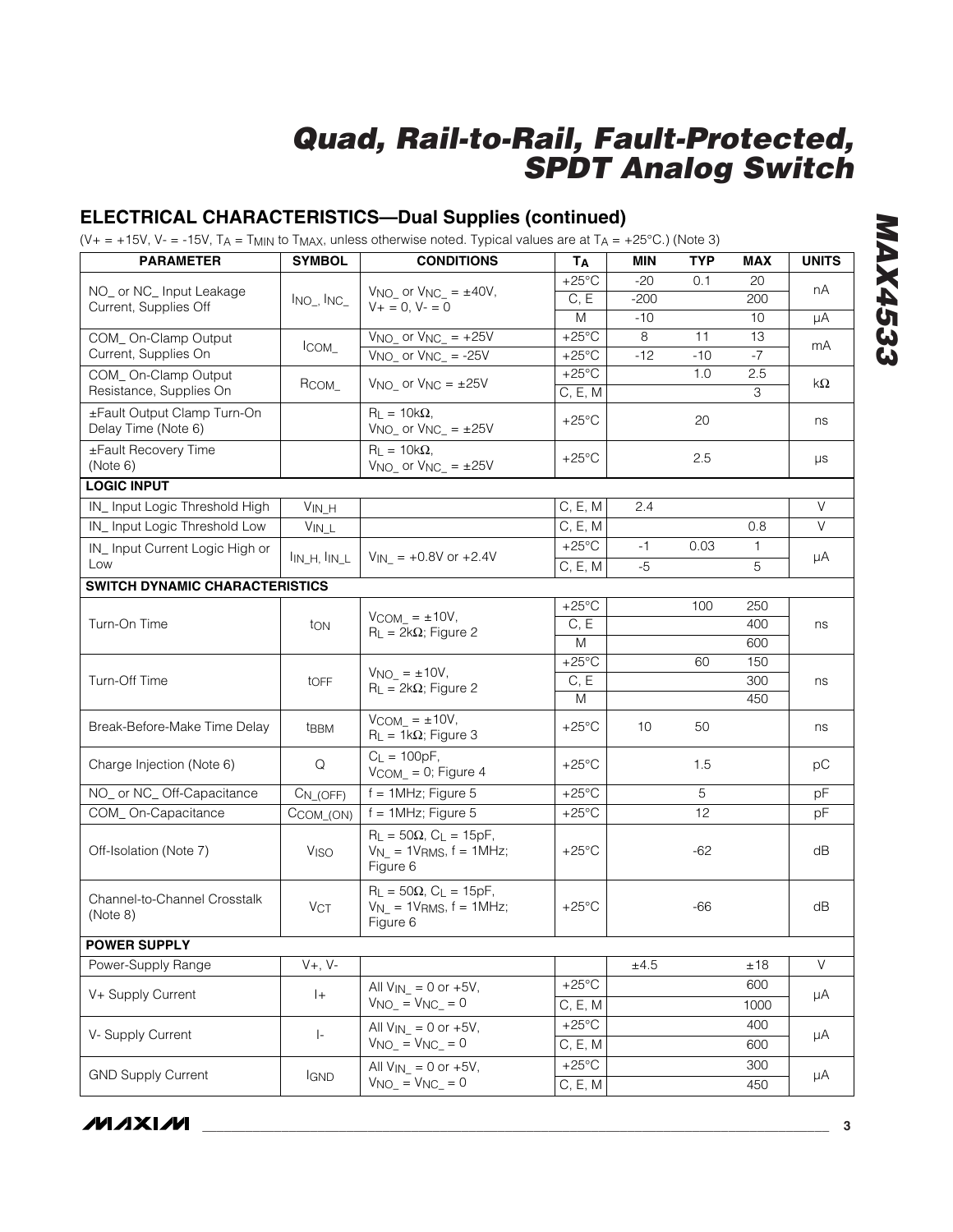## **ELECTRICAL CHARACTERISTICS—Single Supply**

(V+ = +12V, V- = 0, TA = T<sub>MIN</sub> to T<sub>MAX</sub>, unless otherwise noted. Typical values are at T<sub>A</sub> = +25°C.) (Note 3)

| <b>PARAMETER</b>                             | <b>SYMBOL</b>                                                  | <b>CONDITIONS</b>                                                | TA                | MIN          | <b>TYP</b>     | MAX             | <b>UNITS</b>   |
|----------------------------------------------|----------------------------------------------------------------|------------------------------------------------------------------|-------------------|--------------|----------------|-----------------|----------------|
| <b>ANALOG SWITCH</b>                         |                                                                |                                                                  |                   |              |                |                 |                |
| Fault-Free Analog Signal Range<br>(Note 2)   | V <sub>NO</sub> _, V <sub>NC</sub>                             | $V_+ = +12V$ , $V_- = 0$ ,<br>$V_{NO-}$ or $V_{NC-}$ = +12V or 0 | C, E, M           | $\mathbf{O}$ |                | $V +$           | V              |
|                                              |                                                                | $V + = +12V$ ,                                                   | $+25^{\circ}$ C   |              | 260            | 390             |                |
| COM_ to NO_, COM_ to NC_<br>On-Resistance    | RON                                                            | $VNO_$ or $VNC_$ = +10V,                                         | C, E              |              |                | 450             | $\Omega$       |
|                                              |                                                                | $I_{COM} = 1mA$                                                  | $\overline{M}$    |              |                | 525             |                |
| COM_-NO_On-Resistance                        |                                                                | $V + = +12V$ ,                                                   | $+25^{\circ}$ C   |              | $\overline{4}$ | 10              |                |
| Match Between Channels                       | $\Delta$ R <sub>ON</sub>                                       | $VNO_$ or $VNC_$ = +10V,                                         | C, E              |              |                | 20              | $\Omega$       |
| (Note 4)                                     |                                                                | $I_{COM} = 1mA$                                                  | $\overline{M}$    |              |                | 30              |                |
| NO_ or NC_Off-Leakage                        | INO_(OFF),                                                     | $V + = +12V$ ,                                                   | $+25^{\circ}$ C   | $-0.5$       | 0.01           | 0.5             |                |
| Current (Notes 5, 9)                         | $NC_$ (OFF)                                                    | $VCOM = +10V, +1V,$                                              | C, E              | $-10$        |                | 10              | nA             |
|                                              |                                                                | $V_{NO}$ or $V_{NC}$ = +1V, +10V                                 | M                 | $-200$       |                | 200             |                |
| COM_On-Leakage Current                       |                                                                | $V + = +12V$ ,                                                   | $+25^{\circ}$ C   | $-0.5$       | 0.01           | 0.5             |                |
| (Notes 5, 9)                                 | ICOM_(ON)                                                      | $V_{COM}$ = +10V,                                                | C, E              | $-20$        |                | 20              | nA             |
|                                              |                                                                | $V_{NO}$ or $V_{NC}$ = +10V or floating                          | M                 | $-400$       |                | 400             |                |
| <b>FAULT</b>                                 |                                                                |                                                                  |                   |              |                |                 |                |
| Fault-Protected Analog Signal                | V <sub>NO</sub> , V <sub>NC</sub>                              | Applies with power on                                            | $+25^{\circ}$ C   | $-25$        |                | $+25$           | $\vee$         |
| Range (Note 2)                               |                                                                | Applies with power off                                           | $+25^{\circ}$ C   | $-40$        |                | $+40$           |                |
| COM_Output Leakage Current,                  |                                                                | $V_{NO}$ or $V_{NC} = \pm 25V$ ,<br>$V + = +12V$ ,<br>ICOM       | $+25^{\circ}$ C   | $-10$        |                | 10              | nA             |
| Supply On (Note 9)                           |                                                                |                                                                  | C, E              | $-200$       |                | 200             |                |
|                                              |                                                                | no connection to "ON" channel                                    | M                 | $-10$        |                | 10              | μA             |
| NO or NC Off Input Leakage                   |                                                                | $V_{NO}$ or $V_{NC} = \pm 25V$ ,                                 | $+25^{\circ}$ C   | $-20$        |                | 20              | nA             |
| Current, Supply On (Note 9)                  | $Ino-, Inc-$                                                   | $V_{COM} = 0$ ,                                                  | C, E              | $-200$       |                | 200             |                |
|                                              |                                                                | $V + = +12V$                                                     | M                 | $-10$        |                | 10              | μA             |
| NO or NC Input Leakage                       |                                                                | V <sub>NO</sub> or V <sub>NC</sub> = $\pm$ 40V,                  | $+25^{\circ}$ C   | $-20$        | 0.1            | 20              | nA             |
| Current, Supply Off (Note 9)                 | $I_{NO_-}, I_{NC_-}$                                           | $V + = 0, V - = 0$                                               | $\overline{C, E}$ | $-200$       |                | 200             |                |
|                                              |                                                                |                                                                  | M                 | $-10$        |                | 10 <sup>1</sup> | μA             |
| COM_On-Clamp Output<br>Current, Supply On    | ICOM                                                           | V <sub>NO</sub> or V <sub>NC</sub> = $\pm 25V$ ,<br>$V + = +12V$ | $+25^{\circ}$ C   | 2            | 3              | 5               | mA             |
| COM_On-Clamp Output<br>Resistance, Supply On | Всом                                                           | V <sub>NO</sub> or V <sub>NC</sub> = $\pm 25V$ ,<br>$V + = +12V$ | $+25^{\circ}$ C   |              | 2.4            | 5               | $k\Omega$      |
| <b>LOGIC INPUT</b>                           |                                                                |                                                                  |                   |              |                |                 |                |
| IN_Input Logic Threshold High                | $V_{IN\_H}$                                                    |                                                                  | C, E, M           | 2.4          |                |                 | $\vee$         |
| IN_Input Logic Threshold Low                 | $V_{IN\_L}$                                                    |                                                                  | C, E, M           |              |                | 0.8             | $\overline{V}$ |
| IN_Input Current Logic High or               |                                                                |                                                                  | $+25^{\circ}$ C   | $-1$         | 0.03           | 1               |                |
| Low                                          | $\mathsf{I}_{\mathsf{IN}\_\mathsf{H},\mathsf{In}\_\mathsf{L}}$ | $V_{\text{IN}}$ = +0.8V or +2.4V                                 | C, E, M           | $-5$         |                | 5               | μA             |

*MAX4533*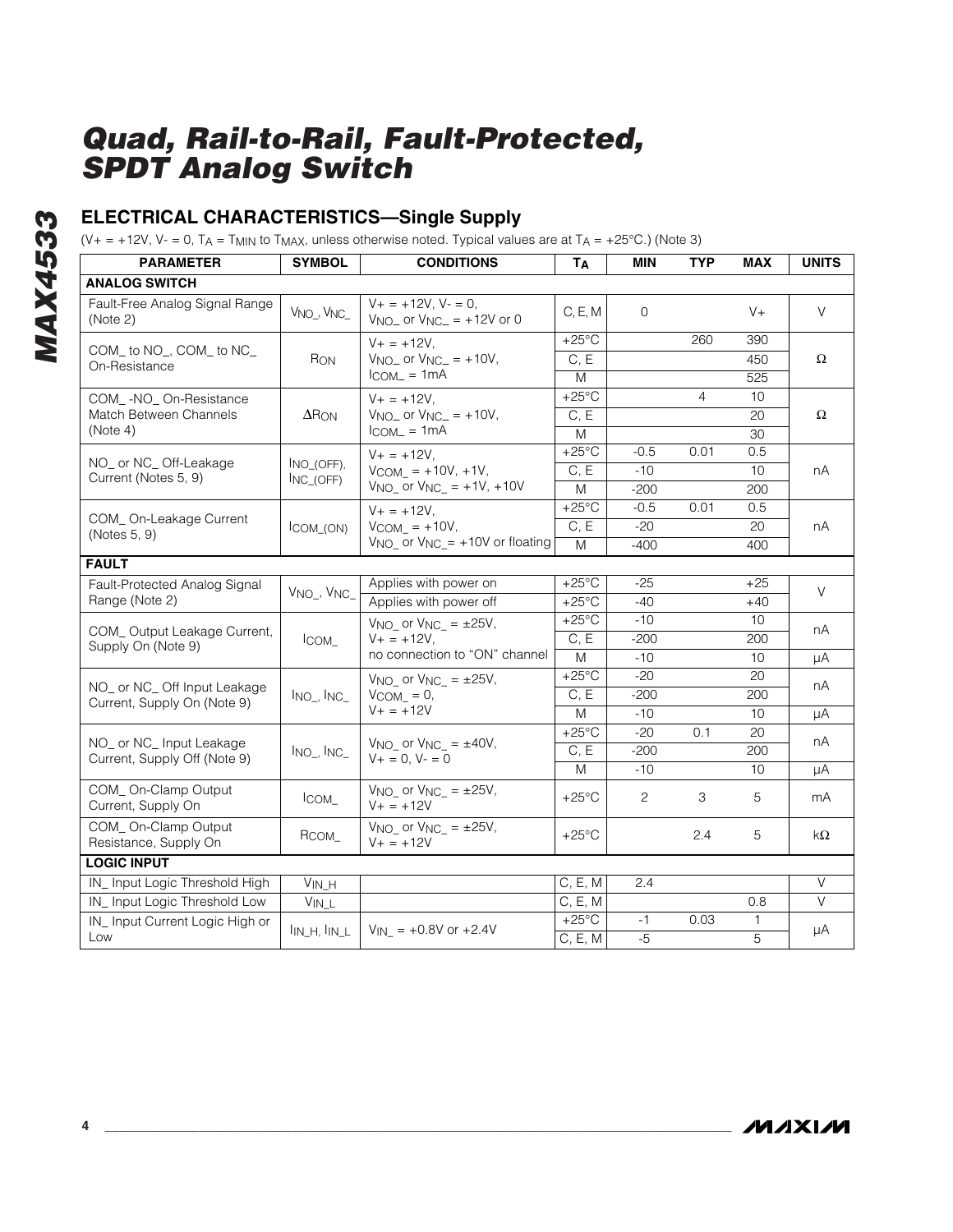## **ELECTRICAL CHARACTERISTICS—Single Supply (continued)**

(V+ = +12V, V- = 0, TA = T<sub>MIN</sub> to T<sub>MAX</sub>, unless otherwise noted. Typical values are at T<sub>A</sub> = +25°C.) (Note 3)

| <b>PARAMETER</b>                         | <b>SYMBOL</b>    | <b>CONDITIONS</b>                                                                 | <b>Т</b> д      | <b>MIN</b> | <b>TYP</b>     | <b>MAX</b> | <b>UNITS</b> |
|------------------------------------------|------------------|-----------------------------------------------------------------------------------|-----------------|------------|----------------|------------|--------------|
| <b>SWITCH DYNAMIC CHARACTERISTICS</b>    |                  |                                                                                   |                 |            |                |            |              |
| Turn-On Time                             |                  | $VCOM = +10V,$                                                                    | $+25^{\circ}$ C |            | 200            | 500        |              |
|                                          | ton              | $R_L = 2k\Omega$ ; Figure 2                                                       | C, E, M         |            |                | 1000       | ns           |
| Turn-Off Time                            |                  | $V_{COM}$ = +10V,                                                                 | $+25^{\circ}$ C |            | 100            | 300        | ns           |
|                                          | toFF             | $R_L = 2k\Omega$ ; Figure 2                                                       | C, E, M         |            |                | 900        |              |
| Break-Before-Make Time Delay             | t <sub>BBM</sub> | $V_{COM}$ = +10V,<br>$R_L = 1k\Omega$ ; Figure 3                                  | $+25^{\circ}$ C | 5          | 100            |            | ns           |
| Charge Injection                         | Q                | $C_1 = 100pF$ ,<br>$V_{COM_} = 0$ ; Figure 4                                      | $+25^{\circ}$ C |            | $\overline{c}$ |            | pC           |
| NO_ or NC_Off-Capacitance                | $CN_ (OFF)$      | $f = 1$ MHz; Figure 5                                                             | $+25^{\circ}$ C |            | 5              |            | pF           |
| COM On-Capacitance                       | CCOM_(ON)        | $f = 1$ MHz; Figure 5                                                             | $+25^{\circ}$ C |            | 15             |            | pF           |
| Off-Isolation (Note 7)                   | VISO             | $R_1 = 50\Omega$ , $C_1 = 15pF$ ,<br>$VNO = 1VRMS, f = 1MHz;$<br>Figure 6         | $+25^{\circ}$ C |            | $-62$          |            | dB           |
| Channel-to-Channel Crosstalk<br>(Note 8) | <b>VCT</b>       | $R_L = 50\Omega$ , $C_L = 15pF$ ,<br>$VNO_{-} = 1VRMS$ , $f = 1MHz$ ;<br>Figure 6 | $+25^{\circ}$ C |            | $-65$          |            | dB           |
| <b>POWER SUPPLY</b>                      |                  |                                                                                   |                 |            |                |            |              |
| Power-Supply Range                       | $V +$            |                                                                                   | C, E, M         | 9          |                | 36         | $\vee$       |
| V+ Supply Current                        | $ +$             | All $V_{IN} = 0$ or $+5V$ ,                                                       | $+25^{\circ}$ C |            |                | 350        | μA           |
|                                          |                  | $V_{NO_-} = V_{NC_-} = 0$                                                         | C, E, M         |            |                | 550        |              |
|                                          |                  | All $V_{IN} = 0$ or +12V,                                                         | $+25^{\circ}$ C |            |                | 200        | μA           |
| V- and GND Supply Current                | <b>IGND</b>      | $VNO_$ = $VNC_$ = 0                                                               | C, E, M         |            |                | 350        |              |
|                                          |                  | All $V_{IN} = 0$ or $+5V$ ,                                                       | $+25^{\circ}$ C |            |                | 350        | μA           |
|                                          |                  | $V_{NO} = V_{NC} = 0$                                                             | C, E, M         |            |                | 550        |              |

**Note 3:** The algebraic convention is used in this data sheet; the most negative value is shown in the minimum column.

**Note 4:**  $\Delta$ R<sub>ON</sub> = R<sub>ON(MAX)</sub> - R<sub>ON(MIN)</sub>.

**Note 5:** Leakage parameters are 100% tested at maximum-rated hot temperature and guaranteed by correlation at T<sub>A</sub> = +25°C.

**Note 6:** Guaranteed by design.

**Note 7:** Off-isolation = 20log10(V<sub>COM\_</sub> / V<sub>NO\_</sub>), V<sub>COM\_</sub> = output, V<sub>NO\_</sub> = input to off switch.

**Note 8:** Between any two analog inputs.

**Note 9:** Leakage testing for single-supply operation is guaranteed by testing with dual supplies.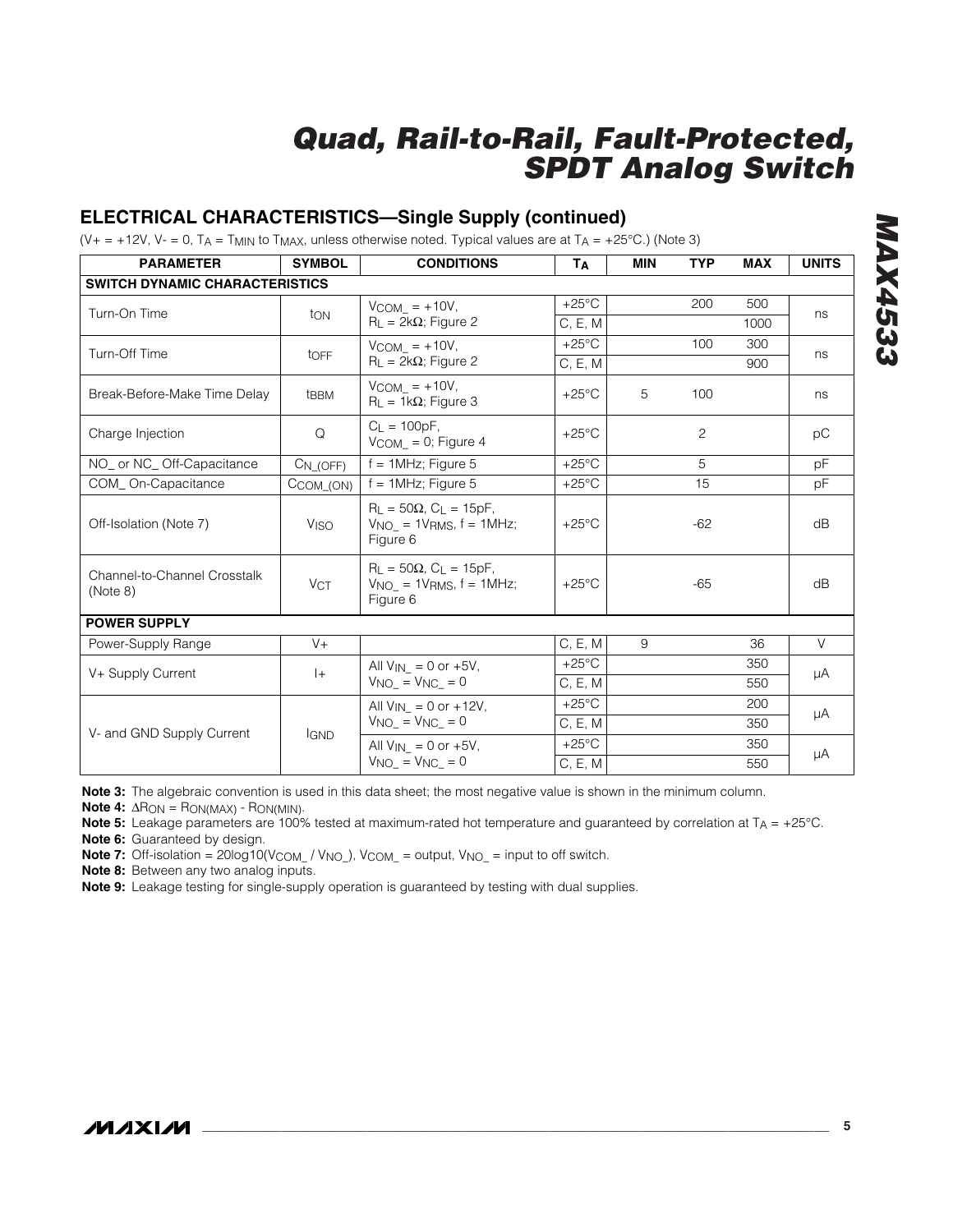( $V_+$  = +15V,  $V_-$  = -15V,  $T_A$  = +25°C, unless otherwise noted.)

### *Typical Operating Characteristics*



**MAXIM** 

*MAX4533*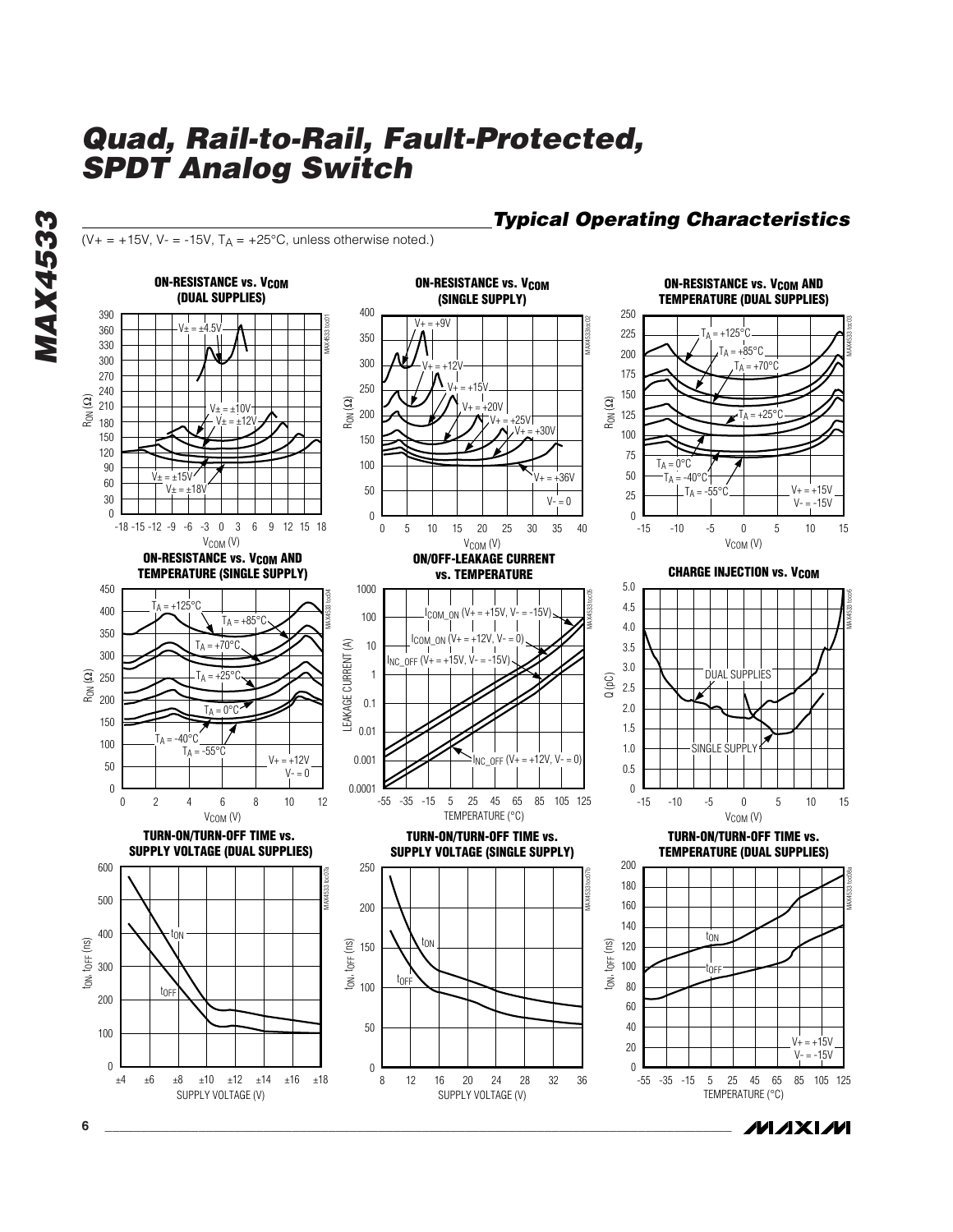

*\_\_\_\_\_\_\_\_\_\_\_\_\_\_\_\_\_\_\_\_\_\_\_\_\_\_\_\_\_\_\_\_\_\_\_\_\_\_\_\_\_\_\_\_\_\_\_\_\_\_\_\_\_\_\_\_\_\_\_\_\_\_\_\_\_\_\_\_\_\_\_\_\_\_\_\_\_\_\_\_\_\_\_\_\_\_\_* **7**

*MAX4533*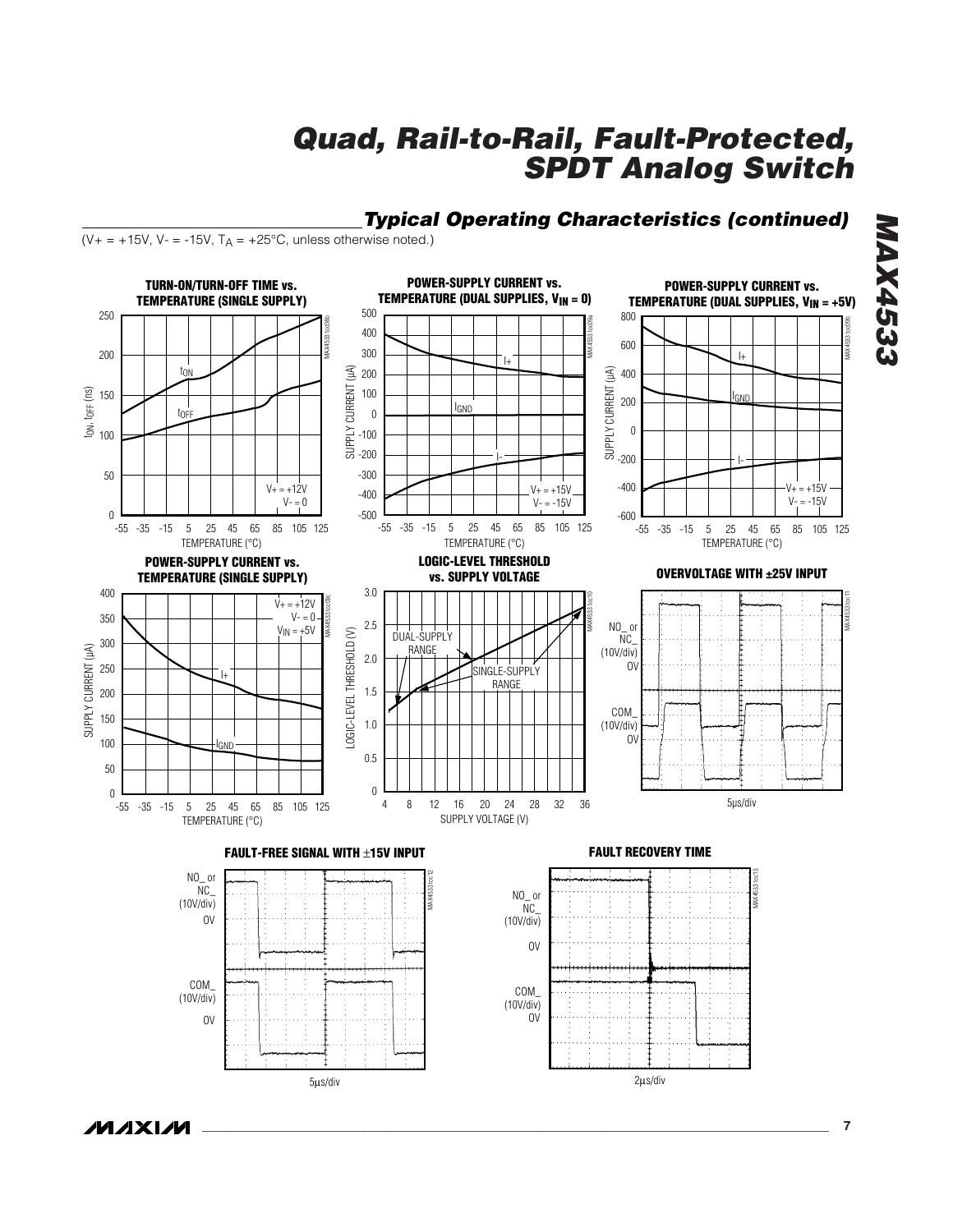

## *Pin Description*

| <b>PIN</b>    | <b>NAME</b>            | <b>FUNCTION</b>                                  |
|---------------|------------------------|--------------------------------------------------|
| 1, 10, 11, 20 | IN1, IN2, IN3, IN4     | Logic Control Digital Inputs                     |
| 2, 9, 12, 19  | NO1, NO2, NO3, NO4     | Normally Open Inputs*                            |
| 3, 8, 13, 18  | COM1, COM2, COM3, COM4 | Analog Switch Common Outputs*                    |
| 4, 7, 14, 17  | NC1, NC2, NC3, NC4     | Normally Closed Inputs*                          |
| 5             | $V -$                  | Negative Analog Supply Voltage Input             |
| 6             | GND                    | Digital Ground                                   |
| 15            | N.C.                   | No Connection. Not internally connected.         |
| 16            | $V +$                  | Positive Analog and Digital Supply-Voltage Input |

\**When the voltage on NO\_ or NC\_ does not exceed V+ or V-, NO\_ (or NC\_) and COM\_ pins are bidirectional.*

### *Detailed Description*

The MAX4533 is a fault-protected analog switch with special operation and construction. Traditional fault-protected switches are constructed using three-series CMOS devices. This combination produces good fault protection but fairly high on-resistance when the signals are within about 3V of each supply rail. These series devices are not capable of handling signals up to the power-supply rails.

The MAX4533 differs considerably from traditional faultprotected switches, with three advantages. First, it is constructed with two parallel FETs, allowing very low on-resistance when the switch is on. Second, they allow signals on the NC\_ or NO\_ pins that are within or slightly beyond the supply rails to be passed through the switch to the COM\_ terminal, allowing rail-to-rail signal operation. Third, when a signal on NC\_ or NO\_ exceeds the supply rails by about 150mV (a fault condition), the voltage on COM\_ is limited to the appropriate polarity supply voltage. Operation is identical for both fault polarities. The fault-protection extends to  $\pm 25V$  with power on and ±40V with power off.

The MAX4533 has a parallel N-channel and P-channel MOSFET switch configuration with input voltage sensors. The simplified internal structure is shown in Figure 1. The parallel N1 and P1 MOSFETs form the switch element. N3 and P3 are sensor elements to sample the input voltage and compare it against the power-supply rails.



*MAX4533* **MAX4533**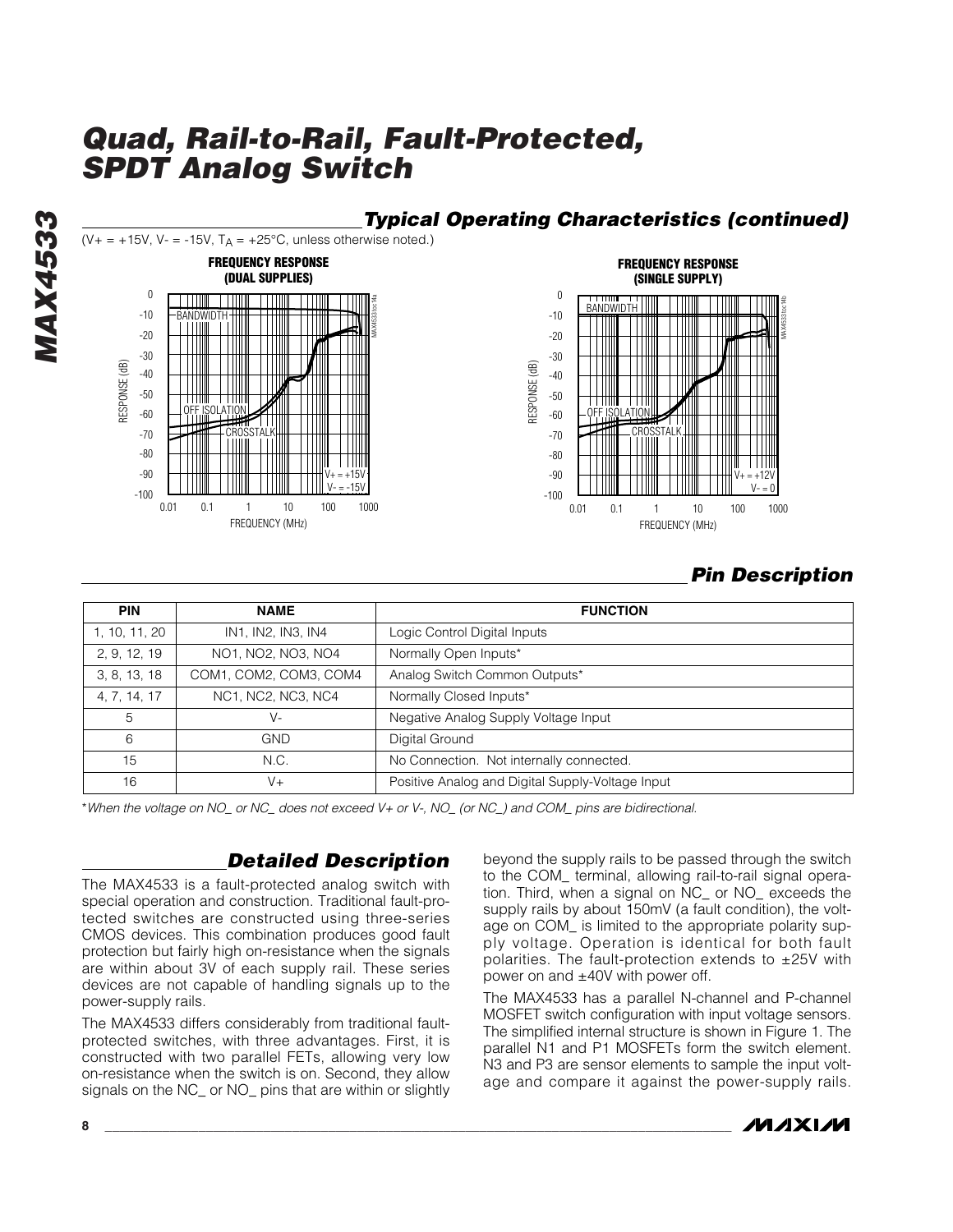

*Figure 1. Simplified Internal Structure*

During normal operation of a conducting channel, N1 and P1 remain on with a typical 125 $Ω$  on-resistance between NO\_ (or NC\_) and COM\_. If the input voltage exceeds either supply rail by about 150mV, the parallel combination switches (N1, P1) are forced off through the driver and sensing circuitries. At the same time, the output (COM\_ ) is clamped to the appropriate supply rail by the clamp circuitries (N2, P2). Two clamp circuits limit the output voltage to the supply voltages.

For simplicity, Figure 1 shows only one side of the SPDT switch configuration. The complete circuit is composed of two channels with their outputs connected.

#### *Normal Operation*

Two comparators continuously compare the voltage on the NO\_ (or NC\_ ) pin with V+ and V- supply voltages. When the signal on NO<sub>\_</sub> (or NC<sub>\_</sub>) is between V+ and V-, the switch behaves normally, with FETs N1 and P1 turning on and off in response to NO\_ (or NC\_) signals (Figure 1). For any voltage between the supply rails, the switch is bidirectional; therefore, COM\_ and NC\_ (or NO\_ ) are interchangeable. Only NO\_ and NC\_ can be exposed to overvoltages beyond the supply range and within the specified breakdown limits of the device.

#### *Fault Condition*

The MAX4533 protects devices connected to its output (COM\_) through its unique fault-protection circuitry. When the input voltage is raised above either supply rail, the internal sense and comparator circuitries (N3 and N-channel driver or P3 and P-channel driver) disconnect the output (COM\_) from the input (Figure 1).

If the switch driven above the supply rail has an on state, the clamp circuitries (N2 or P2) connect the output to the appropriate supply rail. Table 1 summarizes the MAX4533's operation under normal and fault conditions. Row 5 shows a negative fault condition when the supplies are on. It shows that with supplies of  $\pm$ 15V, if the input voltage is between -15V and -25V, the output (COM\_) clamps to the negative supply rail of -15V. With this technique, the SPDT switch is capable of withstanding a worse-case condition of opposite fault polarities at its inputs.

#### *Transient Fault Condition*

When a fast rising or falling transient on NO\_ (or NC\_) exceeds V+ or V-, the output (COM\_) follows the input (IN\_) to the supply rail by only a few nanoseconds. This delay is due to the switch on-resistance and circuit capacitance to ground. However, when the input transient returns to within the supply rails there is a longer recovery time. For positive faults, the recovery time is typically 2.5µs. For negative faults, the recovery time is typically 1.3µs. These values depend on the COM\_ output resistance and capacitance. The delays are not dependent on the fault amplitude. Higher COM\_ output resistance and capacitance increase the recovery times.

#### *Fault Protection, Voltage, and Power Off*

The maximum fault voltage on the NO\_ or NC\_ pins is  $±40V$  from ground when the power is off. With  $±15V$  supply voltages, the highest voltage on NO\_ (or NC\_) can be +25V, and the lowest voltage on NO\_ (or NC\_) can be -25V. Exceeding these limits can damage the chip.

#### *IN\_ Logic-Level Thresholds*

The logic-level thresholds are TTL/CMOS-compatible when  $V+$  is  $+15V$ . Raising  $V+$  increases the threshold slightly; when V+ reaches +25V, the level threshold is 2.8V—higher than the TTL output high-level minimum of 2.4V, but still compatible with CMOS outputs (see the *Typical Operating Characteristics*).

Increasing V- has no effect on the logic-level thresholds, but it does increase the gate-drive voltage to the signal FETs, reducing their on-resistance.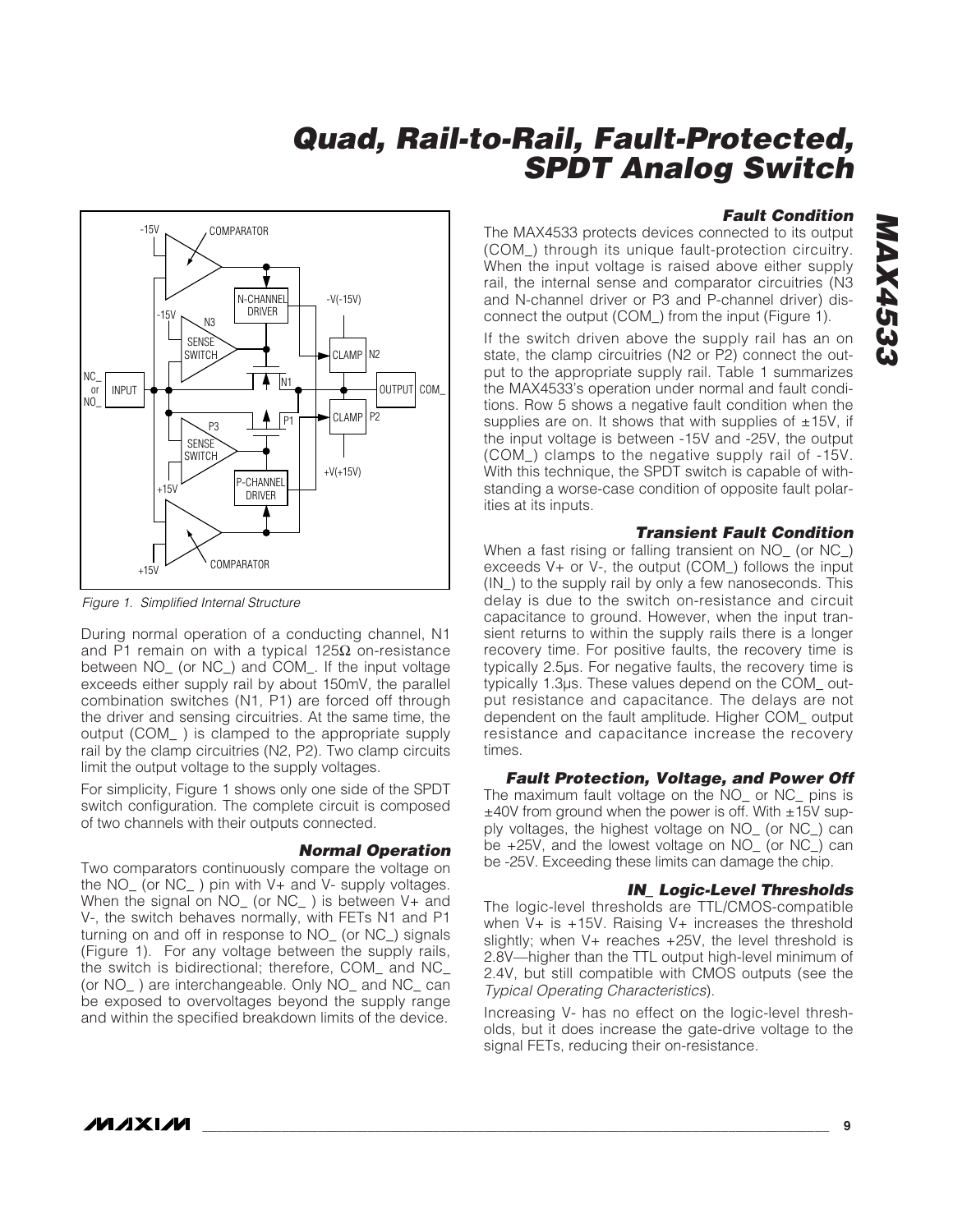| <b>POWER</b><br><b>SUPPLIES</b><br>$(V+, V-)$ | <b>INPUT</b><br><b>RANGE</b>    | <b>NC</b> | <b>NO</b> | <b>OUTPUT</b>                         |
|-----------------------------------------------|---------------------------------|-----------|-----------|---------------------------------------|
| On                                            | Between Rails                   | On        | Off       | NC                                    |
| On                                            | <b>Between Rails</b>            | Off       | On        | NO.                                   |
| On                                            | Between $V$ + and $(+40V - V+)$ | On        | Off       | $V +$                                 |
| On                                            | Between $V$ + and $(+40V - V+)$ | Off       | On        | $V +$                                 |
| On                                            | Between V- and (-40V - V-)      | On        | Off       | $V -$                                 |
| On                                            | Between V- and (-40V - V-)      | Off       | On        | V-                                    |
| Off                                           | <b>Between Rails</b>            | Off       | Off       | Follows the load<br>terminal voltage. |

### **Table 1. Switch States in Normal and Fault Conditions**

#### *Failure Modes*

The MAX4533 is not a lightning arrester or surge protector. Exceeding the fault-protection voltage limits on NO or NC, even for very short periods, can cause the device to fail.

## *Applications Information*

#### *Ground*

There is no connection between the analog signal paths and GND. The analog signal paths consist of an N-channel and P-channel MOSFET with their sources and drains paralleled and their gates driven out of phase to V+ and V- by the logic-level translators.

V+ and GND power the internal logic and logic-level translators and set the input logic thresholds. The logiclevel translators convert the logic levels to switched V+ and V- signals to drive the gates of the switches. This drive signal is the only connection between the power supplies and the analog signals. GND, IN\_, and COM\_ have ESD protection diodes to V+ and V-.

### *Supply Current Reduction*

When the logic signals are driven rail-to-rail from 0 to +12V or -15V to +15V, the supply current reduces to approximately half of the supply current when the logic input levels are at 0 to 5V.

#### *Power Supplies*

The MAX4533 operates with bipolar supplies between  $±4.5V$  and  $±18V$ . The V $+$  and V $-$  supplies need not be symmetrical, but their difference can not exceed the absolute maximum rating of +44V. The MAX4533 operates from a single supply between +9V and +36V when V- is connected to GND.



### *Test Circuits/Timing Diagrams*

*Figure 2. Switching-Time Test Circuit*

*MAX4533*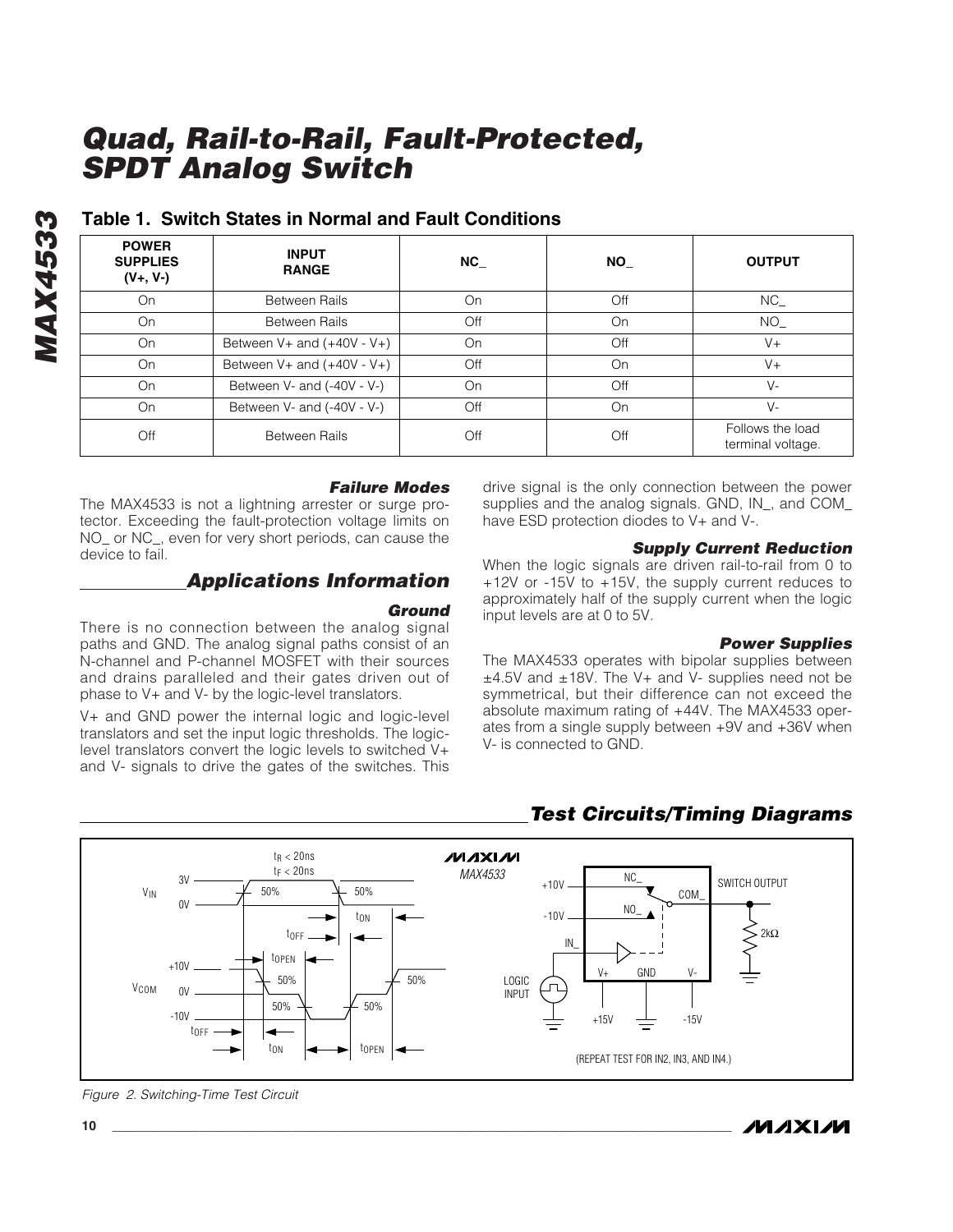## *Test Circuits/Timing Diagrams (continued)*



*Figure 3. Break-Before-Make* 







*Figure 5. COM\_, NO\_, NC\_ Capacitance*



*MAX4533*